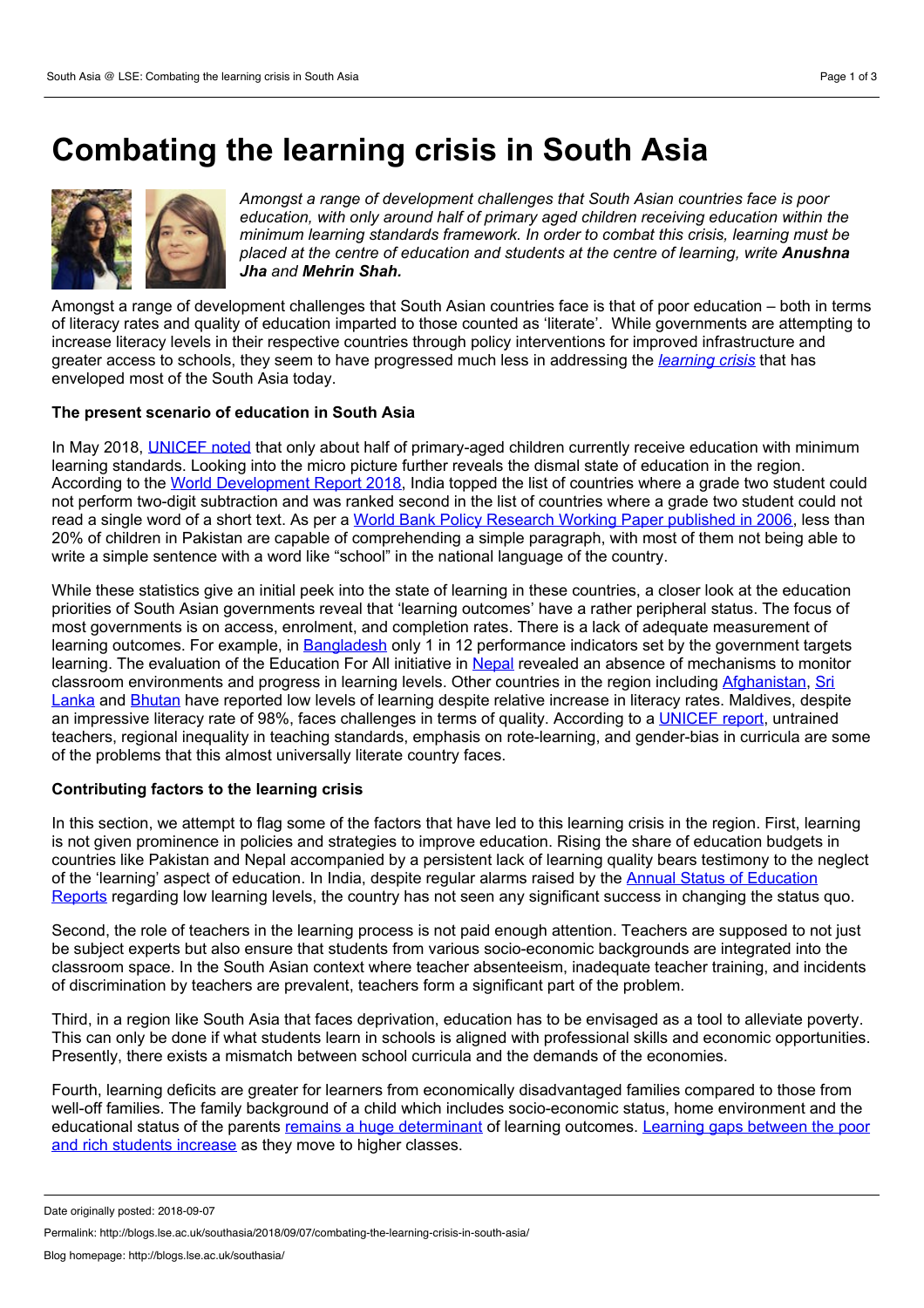Fifth, there is neglect of careful curriculum design to suit the needs of the population being educated. There seems to be a trend of importing course content predominantly from Western education systems and placing it in the midst of a very different target audience. This lack of context-specific curriculum makes learning not just less relatable and thus harder to grasp for students, but also does little to equip them to think of locally relevant solutions to the everyday problems they grapple with.

The learning crisis has a causal relation with the economic wellbeing of a population and development prospects in general. If more generations of learners continue to graduate out of schools without basic skills like reading, writing, comprehension, and analytical thinking, it is naive to expect them to be active participants in the economic growth of the region. The learning crisis also negatively impacts the political development and civic engagement of a nation. People who are more educated tend to [participate](http://search.ebscohost.com.gate3.library.lse.ac.uk/login.aspx?direct=true&db=bth&AN=83301904&site=ehost-live) more in civic activities compared to those who are less educated.



*Pupils stand to attention in their classroom in Shree Sanskrit School, Tandrang, Nepal. Photo credit: Andrew Purdam, [Flickr](https://www.flickr.com/photos/apurdam/5609141737/in/photolist-6JQ5AB-hdzeX6-doLQ95-pLVQQT-puJepX-i54VQK-wEBdDY-51o5he-9xEjqi-9xHhFh-w1kSEH-wWtQZs-7GEK7U-uLSzE-e4mGug-7trAPT-wEBKV5-e4mGze-db7bBT-61NA8L-24zj9W5-7GEJZU-7GAkBn-wEHWgV-8XRtrJ-9GA25C-tSsFh-db6Dkd-7GEKsU-db6Fim-51oahg-4zQFNa-5jtLad-7GANtt-8cYzLw-7GEHsL-dvTFKs-e4mDpc-29Ypzw-5MJjvy-7xk4g3-56c4Mk-akaG3W-5jtL7u-6JU86E-oZTMLr-pvuqjs-9PJWVi-7GEKZ3-7ngKus), CC [BY-NC-ND](https://www.flickr.com/photos/apurdam/) 2.0.*

### **Potential solutions for improving education**

Be it for economic, political, and social gains or for the intrinsic importance of learning in education, this major issue that South Asian countries face needs to be dealt with. For this, the following solutions may be considered.

- 1. *Measurement of learning*: The first step towards addressing the learning crisis is making it visible through an effective and efficient measurement system. Lack of a proper assessment of learning gives authorities the leverage to ignore the outcomes of education. Proper evaluation of learning outcomes shall also lead to awareness of the poor quality of education among parents and who may consequently demand the government to improve it.
- 2. *Early childhood development programmes*: Acquisition of foundational skills during early childhood is essential for the learning process throughout a child's life. Factors which hinder early childhood development include malnutrition, low parental support, distressed environment and material deprivation. Immediate action is required, targeting these socio-economic factors that give birth to these deprivations in the first place.
- 3. *Context-specific curriculum*: Tuning the curriculum in consonance with the socio-economic environment of the learner will enable greater efficiency in learning outcomes. Students will be able to comprehend easily and apply what they learn to the context they are situated in. This would help develop cognitive and analytical skills and thus amplify learning outcomes.
- 4. *Continuous teacher education*: There needs to be concerted attempt to make teachers effective in order to make the learning process successful. Even where there exist multiple training programmes for teachers over the course of their career, there is seldom continuity in training modules. The potential power of teacher training programmes to translate into enhanced pedagogies and thus better learning can be harnessed by comprehensive and continuous teacher education.
- 5. *Learner-centric education policies*: If education is seen as a vehicle of social and economic transformation, as is the case in many government publications across the region, students have to be made capable drivers of development. They have to be made the epicentre of education policies. What they learn, how they learn, and

Permalink: http://blogs.lse.ac.uk/southasia/2018/09/07/combating-the-learning-crisis-in-south-asia/

Date originally posted: 2018-09-07